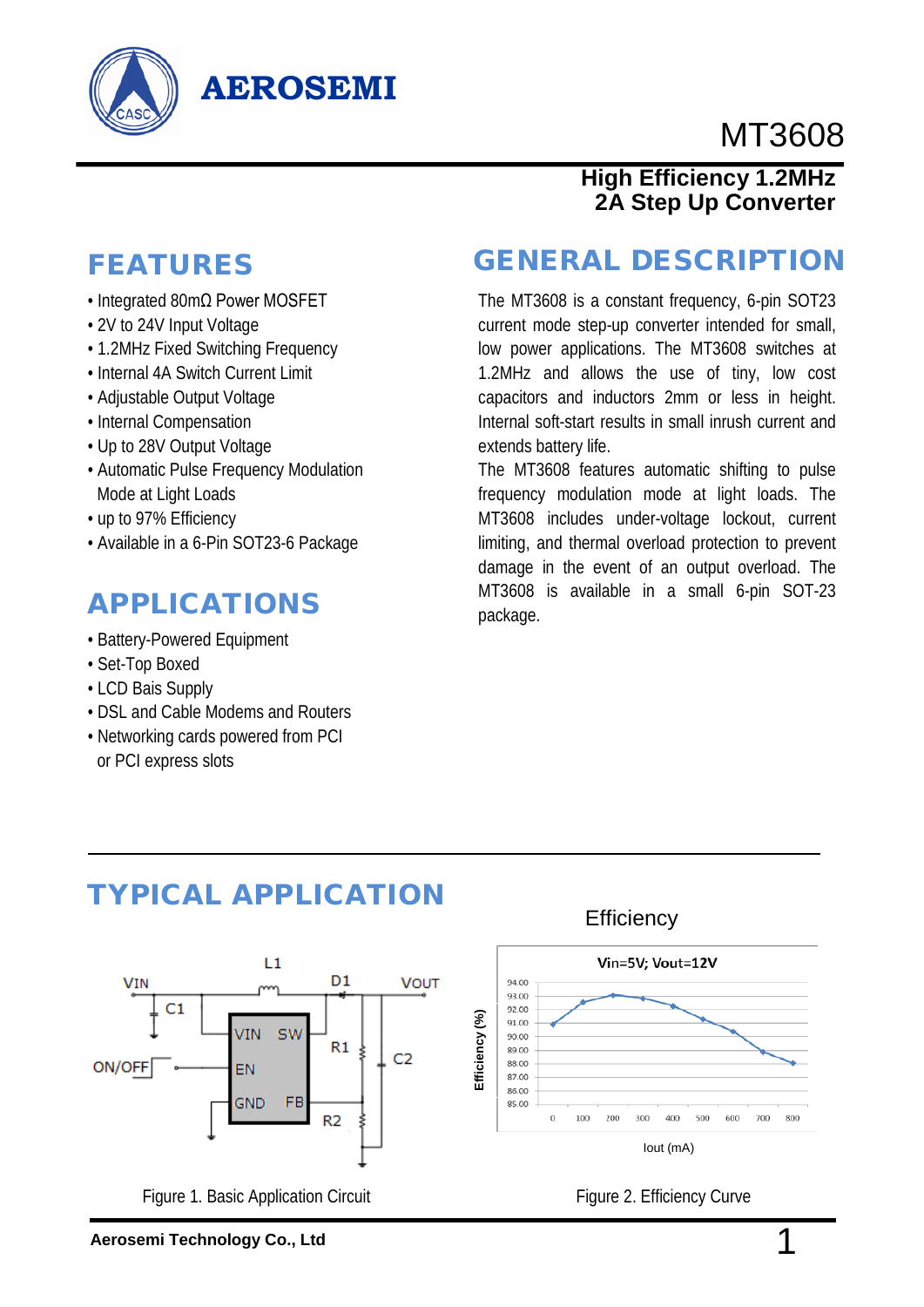# ABSOLUTE MAXIMUM RATINGS

| Operating Temperature -40°C to +85°C |
|--------------------------------------|
|                                      |
| Junction Temperature 160°C           |
|                                      |

SW Voltage ……………………..-0.3V to 30V Storage Temperature Range -65°C to 150°C Peak SW Sink and Source Current ………4A Lead Temperature (Soldering, 10s) ...+300°C

# PACKAGE/ORDER INFORMATION



# PIN DESCRIPTION

| <b>PIN</b>     | <b>NAME</b> | <b>FUNCTION</b>                                                                                                                                                                     |
|----------------|-------------|-------------------------------------------------------------------------------------------------------------------------------------------------------------------------------------|
|                | <b>SW</b>   | Power Switch Output. SW is the drain of the internal MOSFET switch. Connect the<br>power inductor and output rectifier to SW. SW can swing between GND and 28V.                     |
| $\overline{2}$ | <b>GND</b>  | <b>Ground Pin</b>                                                                                                                                                                   |
| 3              | FB          | Feedback Input. The FB voltage is 0.6V. Connect a resistor divider to FB.                                                                                                           |
| 4              | EN          | Regulator On/Off Control Input. A high input at EN turns on the converter, and a<br>low input turns it off. When not used, connect EN to the input supply for automatic<br>startup. |
| 5              | IN          | Input Supply Pin. Must be locally bypassed.                                                                                                                                         |
| 6              | <b>NC</b>   | <b>NC</b>                                                                                                                                                                           |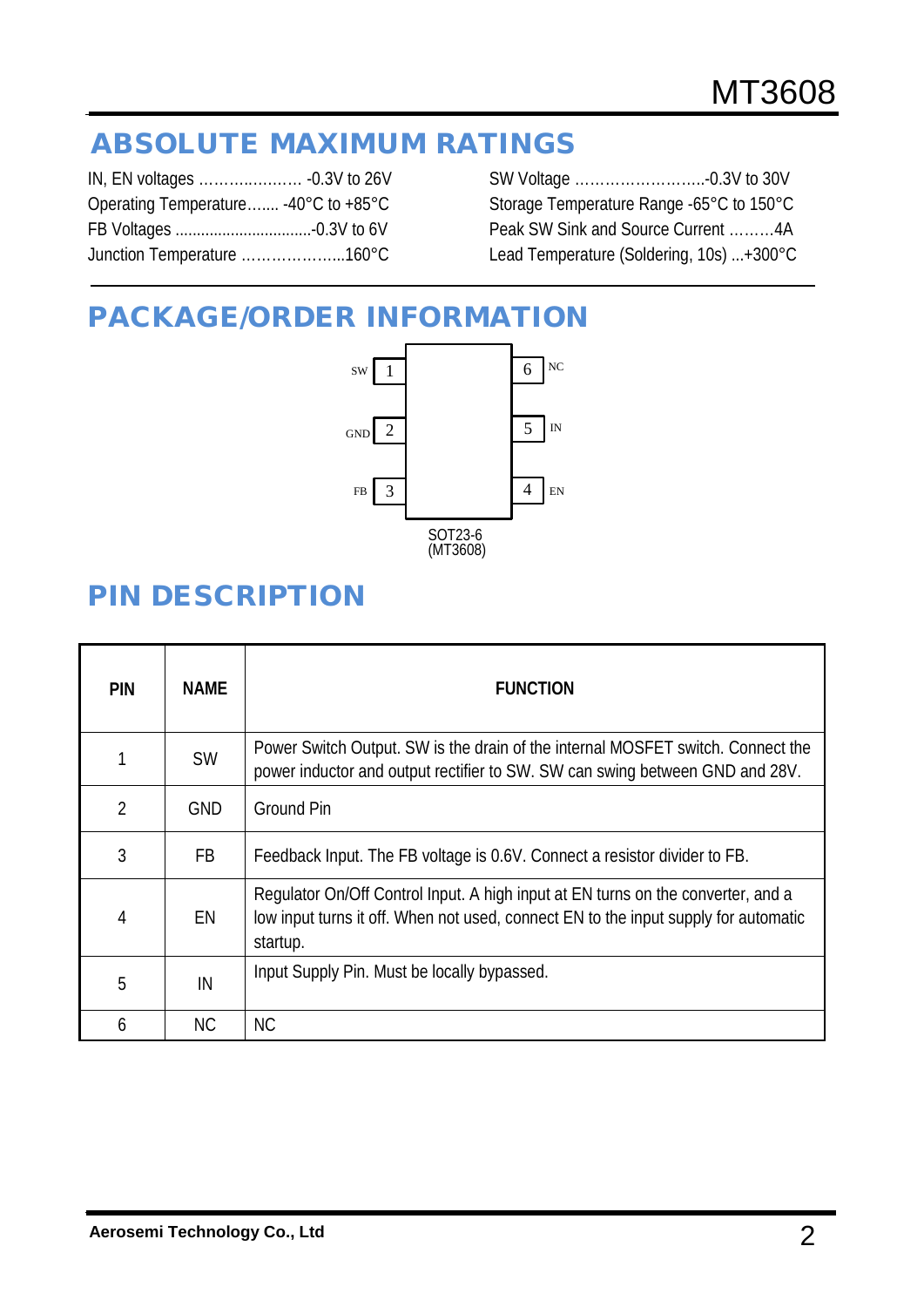# ELECTRICAL CHARACTERISTICS

| Parameter                        | Conditions                    | <b>MIN</b>     | <b>TYP</b> | <b>MAX</b> | unit         |
|----------------------------------|-------------------------------|----------------|------------|------------|--------------|
| <b>Operating Input Voltage</b>   |                               | $\overline{2}$ |            | 24         | V            |
| <b>Under Voltage Lockout</b>     |                               |                |            | 1.98       | V            |
| Under Voltage Lockout Hysteresis |                               |                | 100        |            | mV           |
| Current (Shutdown)               | $V_{EN} = 0V$                 |                | 0.1        | 1          | μA           |
| Quiescent Current (PFM)          | $V_{FB} = 0.7V$ , No switch   |                | 100        | 200        | μA           |
| Quiescent Current (PWM)          | $V_{FB} = 0.5V$ , switch      |                | 1.6        | 2.2        | mA           |
| <b>Switching Frequency</b>       |                               |                | 1.2        |            | <b>MHz</b>   |
| Maximum Duty Cycle               | $V_{FB} = 0V$                 | 90             |            |            | %            |
| <b>EN Input High Voltage</b>     |                               | 1.5            |            |            | V            |
| <b>EN Input Low Voltage</b>      |                               |                |            | 0.4        | V            |
| <b>FB Voltage</b>                |                               | 0.588          | 0.6        | 0.612      | $\vee$       |
| <b>FB Input Bias Current</b>     | $V_{FB} = 0.6V$               | $-50$          | $-10$      |            | nA           |
| SW On Resistance (1)             |                               |                | 80         | 150        | $m\Omega$    |
| SW Current Limit (1)             | $V_{IN}$ = 5V, Duty cycle=50% |                | 4          |            | A            |
| SW Leakage                       | $V_{SW} = 20V$                |                |            | 1          | μA           |
| <b>Thermal Shutdown</b>          |                               |                | 155        |            | $^{\circ}$ C |

 $(V_{IN}=V_{EN}=5V, T_A = 25°C$ , unless otherwise noted.)

#### **Note:**

1) Guaranteed by design, not tested.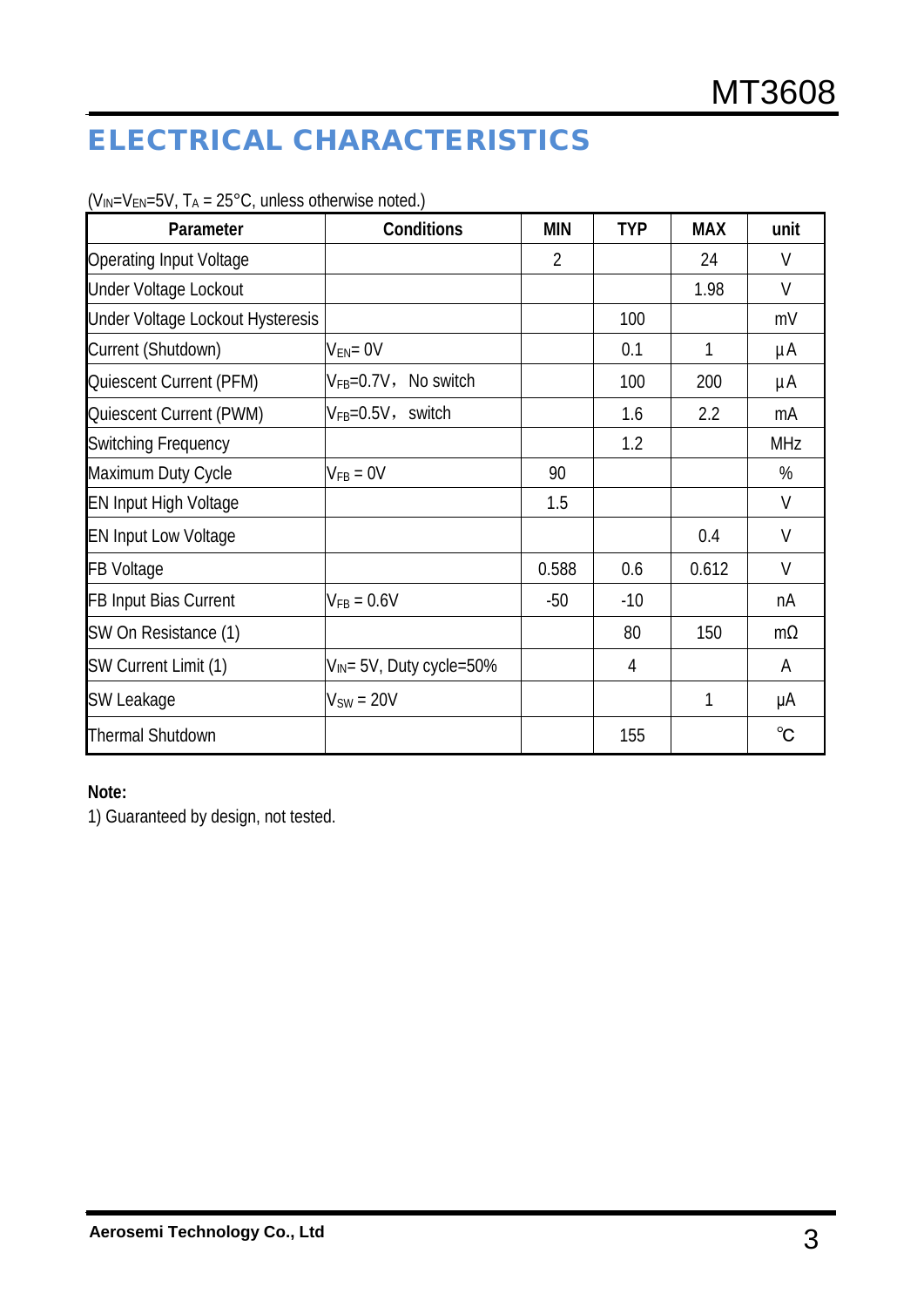# **OPERATION**

The MT3608 uses a fixed frequency, peak current mode boost regulator architecture to regulate voltage at the feedback pin. The operation of the MT3608 can be understood by referring to the block diagram of Figure 3. At the start of each oscillator cycle the MOSFET is turned on through the control circuitry. To prevent sub-harmonic oscillations at duty cycles greater than 50 percent, a stabilizing ramp is added to the output of the current sense amplifier and the result is fed into the negative input of the PWM comparator. When this voltage equals

The output voltage of the error amplifier the power MOSFET is turned off. The voltage at the output of the error amplifier is an amplified version of the difference between the 0.6V bandgap reference voltage and the feedback voltage. In this way the peak current level keeps the output in regulation. If the feedback voltage starts to drop, the output of the error amplifier increases. These results in more current to flow through the power MOSFET, thus increasing the power delivered to the output. The MT3608 has internal soft start to limit the amount of input current at startup and to also limit the amount of overshoot on the output.



Figure 3. Functional Block Diagram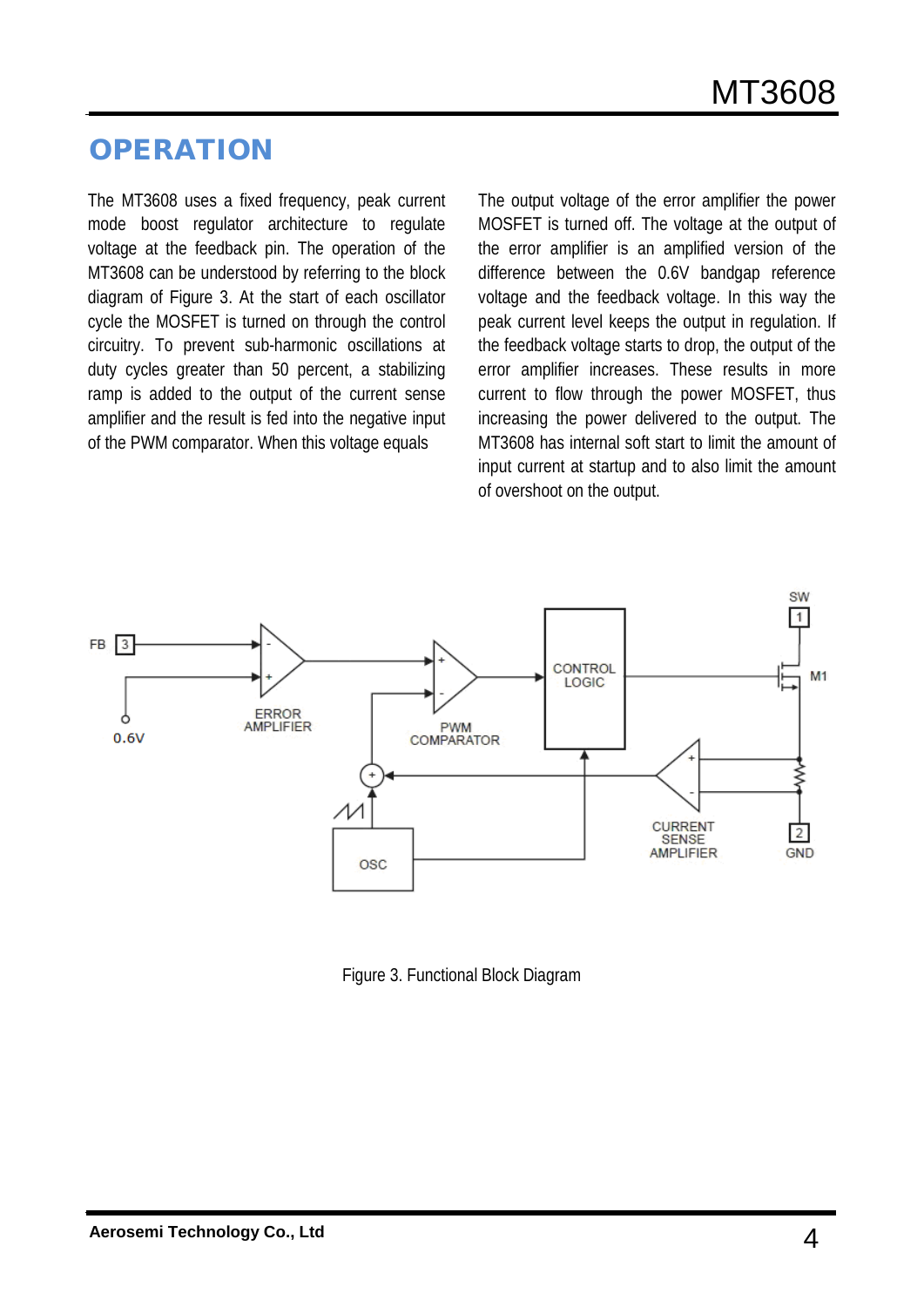# TYPICAL OPERATING CHARACTERISTICS



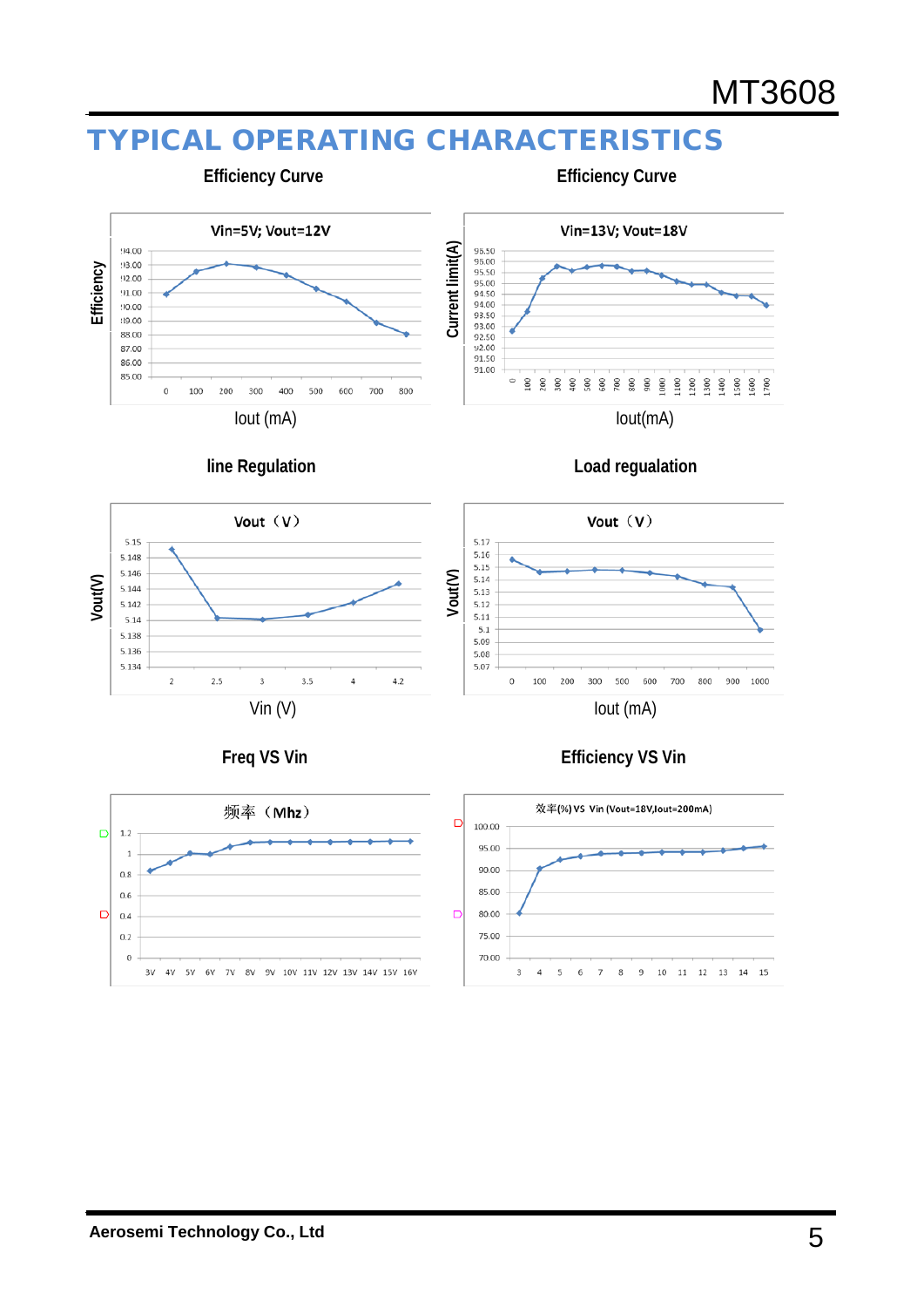# APPLICATION INFORMATION

#### **Setting the Output Voltage**

The internal reference VREF is 0.6V (Typical).The output voltage is divided by a resistor divider,R1 and R2 to the FB pin. The output voltage is given by

$$
V_{OUT} = V_{REF} \times (1 + \frac{R_1}{R_2})
$$

#### **Inductor Selection**

The recommended values of inductor are 4.7 to 22μH. Small size and better efficiency are the major concerns for portable device, such as MT3608 used for mobile phone. The inductor should have low core loss at 1.2MHz and low DCR for better efficiency. To avoid inductor saturation current rating should be considered.

#### **Capacitor Selection**

Input and output ceramic capacitors of 22μF are recommended for MT3608 applications. For better voltage filtering, ceramic capacitors with low ESR are recommended. X5R and X7R types are suitable because of their wider voltage and temperature ranges.

#### **Diode Selection**

Schottky diode is a good choice for MT3608 because of its low forward voltage drop and fast reverses recovery. Using Schottky diode can get better efficiency. The high speed rectification is also a good characteristic of Schottky diode for high switching frequency. Current rating of the diode must meet the root mean square of the peak current and output average current multiplication as following :

$$
I_D(RMS) \approx \sqrt{I_{OUT} \times I_{PEAK}}
$$

The diode' s reverse breakdown voltage should be larger than the output voltage.

#### **Layout Consideration**

For best performance of the MT3608, the following guidelines must be strictly followed.

- $\triangleright$  Input and Output capacitors should be placed close to the IC and connected to ground plane to reduce noise coupling.
- $\triangleright$  The GND should be connected to a strong ground plane for heat sinking and noise protection.
- $\triangleright$  Keep the main current traces as possible as short and wide.
- $\triangleright$  SW node of DC-DC converter is with high frequency voltage swing. It should be kept at a small area.
- $\triangleright$  Place the feedback components as close as possible to the IC and keep away from the noisy devices.